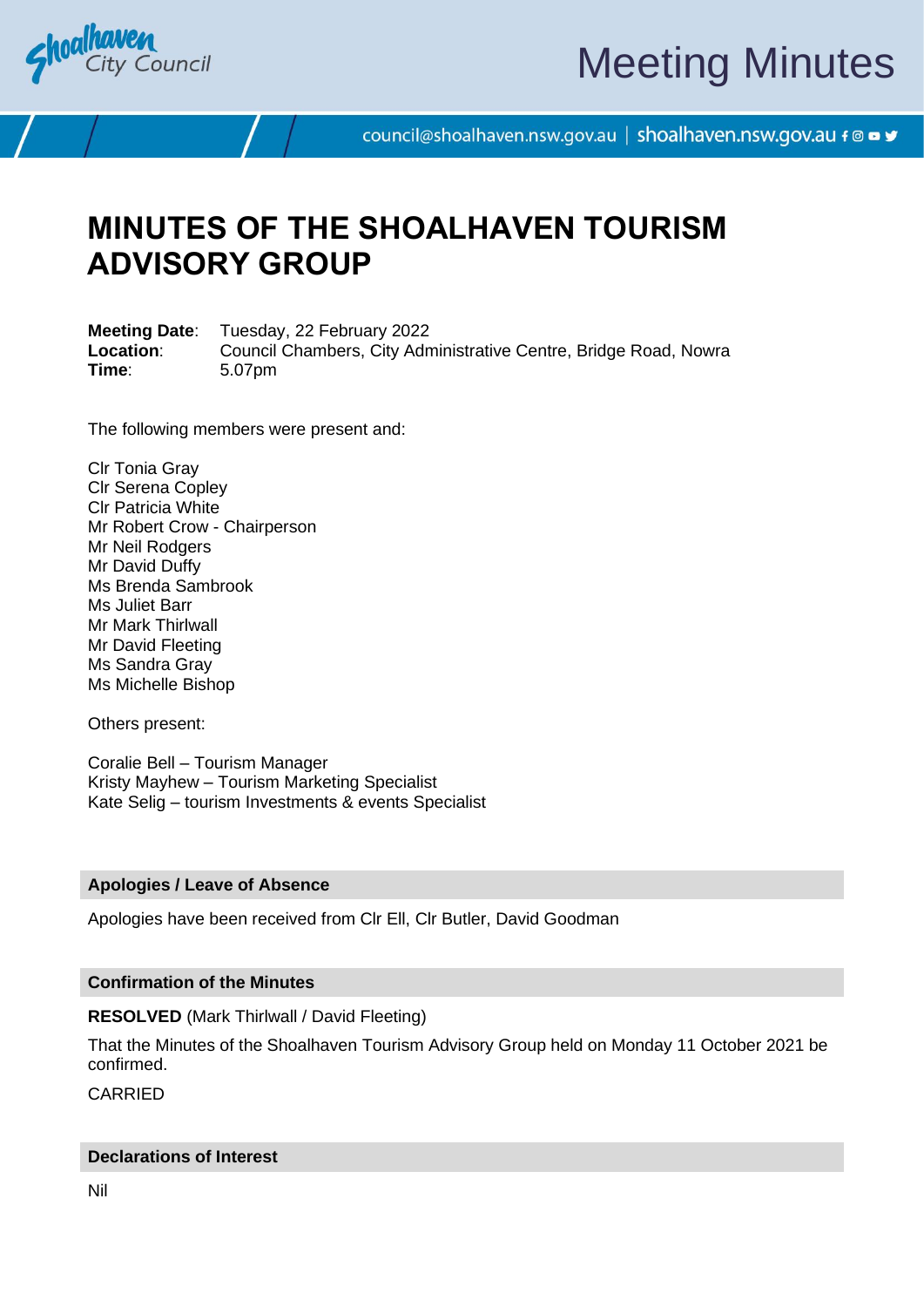### **PRESENTATIONS**

#### **TA22.1** The Role of Tourism - Presentation **EXALC 2008** HPERM Ref:

## **D22/61232**

Coralie Bell – Tourism Manager provided an overview of the visitor economy and the role of Council's Tourism team to date.

Note: A copy of the presentation will be forwarded to the Members.

### **REPORTS**

#### **TA22.2 Notification of Council Resolution - New Members - Reestablishment of Shoalhaven Tourism Advisory Group HPERM Ref: D22/51656**

#### **Recommendation (Item to be determined under delegated authority)**

That the Shoalhaven Tourism Advisory Group note and receive for information the:

- 1. Council Report (attached) and Resolution (below) of from the Ordinary Meeting, 7 February regarding endorsement of the new members and the changes to the Terms of Reference;
- 2. Terms of Reference (attached) adopted by Council at its Ordinary meeting, 7 February 2022.

#### **RESOLVED** (Mark Thirlwall / Sandra Gray)

That the Shoalhaven Tourism Advisory Group note and receive for information the:

- 1. Council Report from the Ordinary Meeting, 7 February 2022 and its Resolution regarding endorsement of the new members and the changes to the Terms of Reference;
- 2. Terms of Reference adopted by Council at its Ordinary meeting, 7 February 2022.

CARRIED

#### **TA22.3 Election of Office Bearers HPERM Ref: D22/980**

Rob Crow vacated the Chair, Coralie Bell – Tourism Manager assumed the role of Chairperson and called for nominations of Chairperson and Deputy Chairperson.

David Fleeting nominated Mark Thirlwall as Chairperson.

Mark Thirlwall declined the nomination and accepted to remain as Deputy Chairperson.

Rob Crow nominated himself as Chairperson.

No further nominations were forthcoming.

Coralie Bell declared Rob Crow as Chairperson and Mark Thirlwall as Deputy Chairperson

#### **Recommendation (Item to be determined under delegated authority)**

That the Shoalhaven Tourism Advisory Group appoint the following Office Bearers for the period January until October 2022:

- 1. Chairperson of the Shoalhaven Tourism Advisory Group INSERT NAME
- 2. Deputy Chairperson of the Shoalhaven Tourism Advisory Group INSERT NAME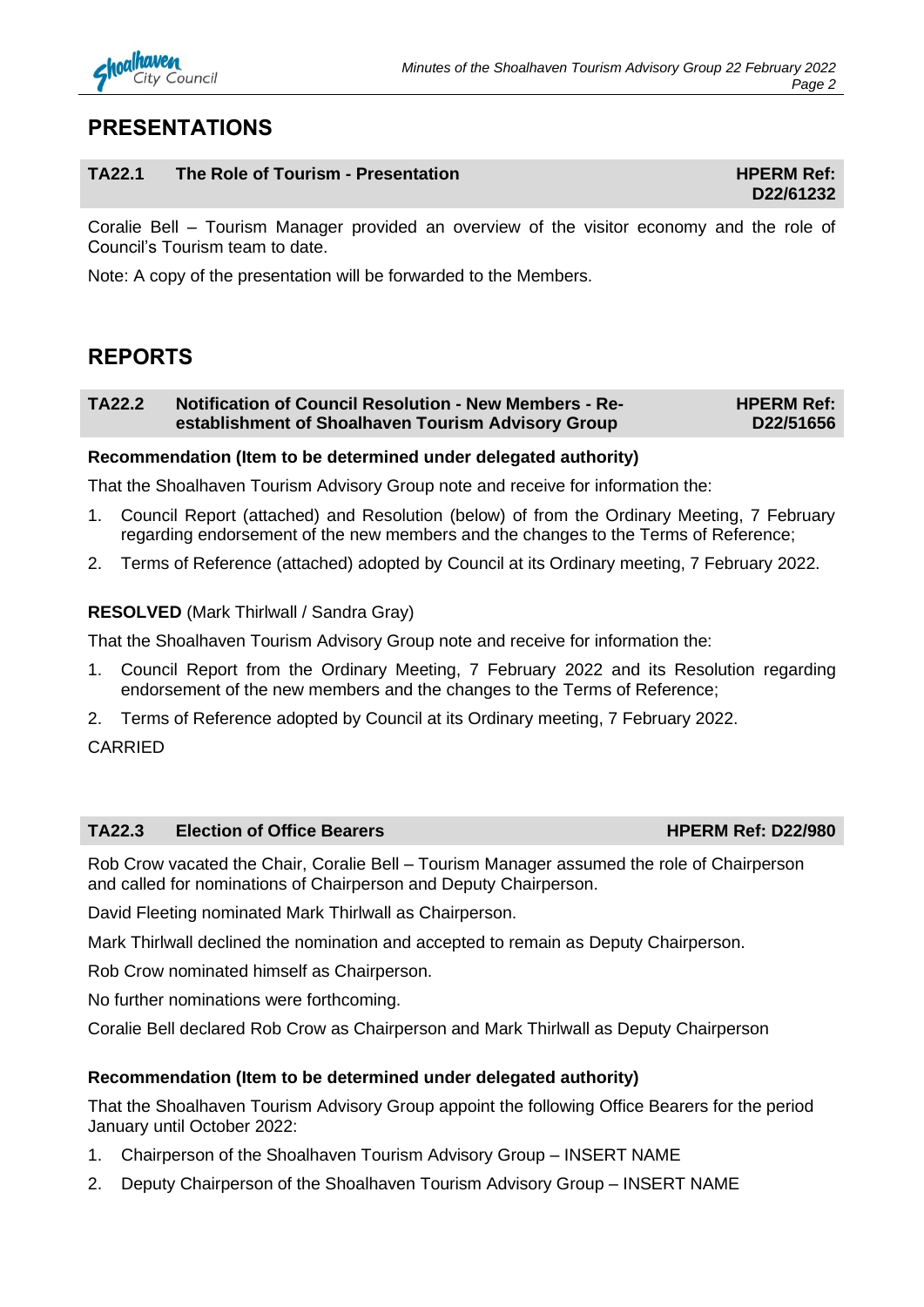#### **RESOLVED** (Sandra Gray / Mark Thirlwall)

That the Shoalhaven Tourism Advisory Group appoint the following Office Bearers for the period January until October 2022:

- 1. Chairperson of the Shoalhaven Tourism Advisory Group Rob Crow
- 2. Deputy Chairperson of the Shoalhaven Tourism Advisory Group Mark Thirlwall

#### **CARRIED**

Note: Rob Crow resumed the role of Chairperson.

#### **TA22.4 Tourism Manager Update HPERM Ref: D22/606**

Coralie Bell addressed the meeting and spoke to the report and recommendation. It was noted that an invitation would be extended to the Chairperson and/or members of the Business Employment and Development Committee to join the workshop.

The date and time of the Workshop is yet to be confirmed.

#### **Recommendation (Item to be determined under delegated authority)**

That the Shoalhaven Tourism Advisory Group (STAG):

- 1. Receive the Tourism Manager's Report for information
- 2. Agree to a half day workshop and lunch, during week commencing 7 March 2022, to discuss more fully the:
	- a. Key findings in the Tourism Recovery Action Plan (TRAP)
	- b. Current STAG Strategic Plan and options for the future
- 3. Request that Council staff use information gathered from the above workshop to finalise the documents and report to the next STAG meeting for endorsement.

#### **RESOLVED** (Michelle Bishop / Mark Thirlwall)

That the Shoalhaven Tourism Advisory Group (STAG):

- 1. Receive the Tourism Manager's Report for information
- 2. Agree to a half day workshop and lunch, during week commencing 7 March 2022 (TBC), to discuss in more detail the:
	- a. Key findings in the Tourism Recovery Action Plan (TRAP)
	- b. Current STAG Strategic Plan and options for the future
- 3. Invite the Chairperson and/or members of the Business Employment and Development Committee to participate in the above mentioned Workshop
- 4. Request that Council staff use information gathered from the above mentioned workshop to finalise the documents and report to the next STAG meeting for endorsement.

CARRIED